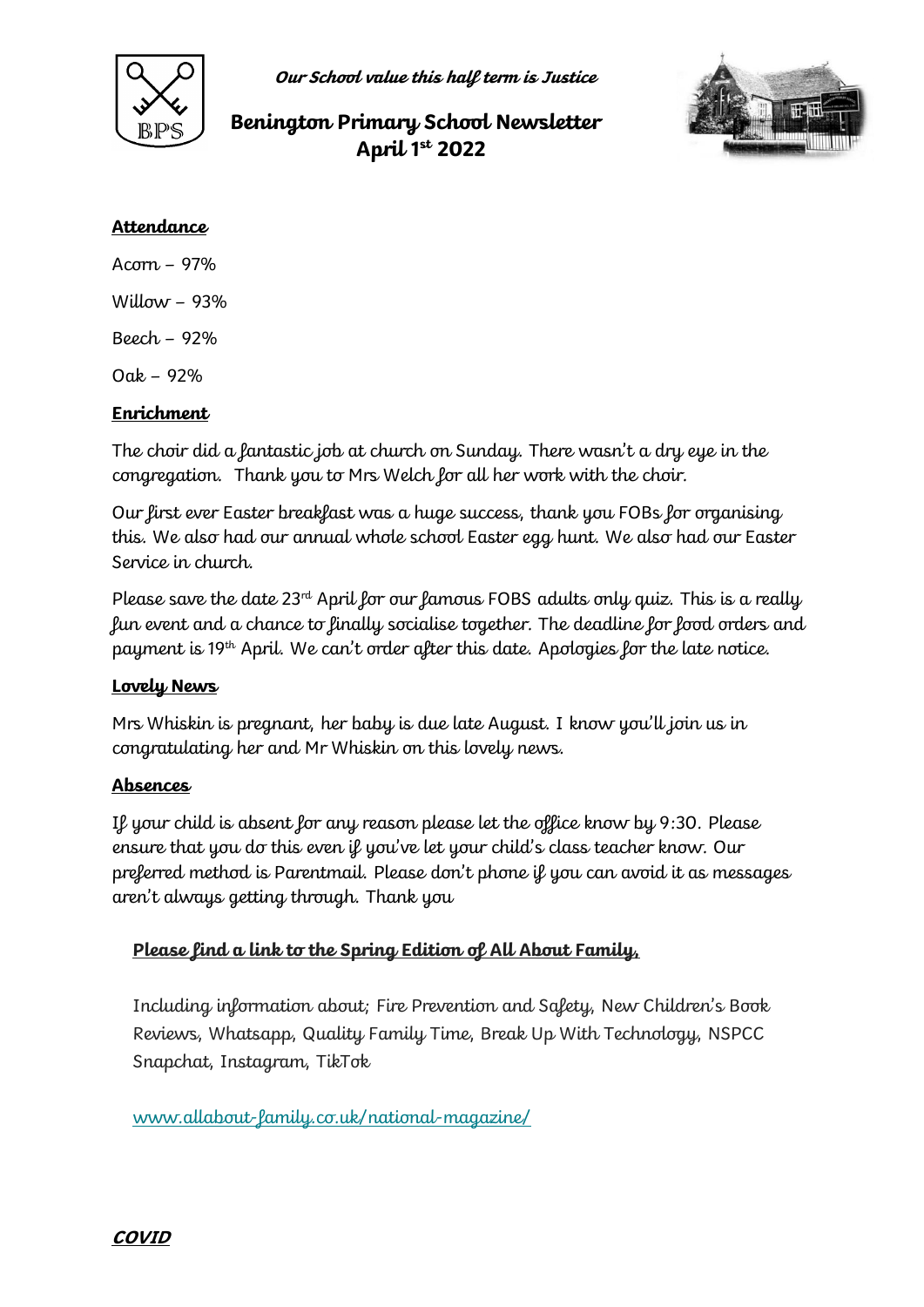Please continue to let school know if your children test positive for COVID. There is remote learning on the website if you need it. Please see the latest government advice for more help.

# **Safeguarding**

Parents have been seen parking on the yellow zig zag lines. These are there for everyone's safety. Please do not park here for any reason.

Thank you

# **Our Vision through our Vision Statement**

# Inspiring Confidence in our Welcoming Christian Community

This term has definitely tested us all. COVID has affected almost everyone. Yet again you've impressed me by how well everyone has pulled together as a community.

Have a lovely Easter Mrs Tyler

| Date     | Time      | Event                                    |
|----------|-----------|------------------------------------------|
| 01.04.22 | 9:00      | Rock Steady Concert                      |
|          |           | All welcome                              |
| 01.04.22 | 1:05      | Break up for Easter                      |
|          |           |                                          |
| 20.04.22 | 1:00      | Y3/4 Online Safety Marilyn Hawes         |
|          | 2:00      | Y5/6 Online Safety Marilyn Hawes         |
|          | 7:30      | Y7 and older children and parents Online |
|          |           | Safety Marilyn Hawes                     |
| 21.04.22 | All day   | Sikh workshop                            |
|          | 2:50      | Presentation to parents                  |
| 22.04.22 | All day   | Beech Class Westmill Farm outdoor        |
|          |           | activities                               |
| 23.04.22 | 7:00      | FOBS Quiz                                |
| 24.04.22 | <b>PM</b> | Monday will be Willow Classes second     |
|          |           | PE day, they will need to come to school |
|          |           | in kit on Monday and Tuesday. Beech      |
|          |           | will have PE Tuesday and then            |
|          |           | swimming on Thusday.                     |
| 27.04.22 | 2:45      | Oak Class Worship assembly               |
|          |           | all welcome                              |
| 28.04.22 | PM        | Swimming starts for Beech                |
|          |           |                                          |
| 29.04.22 | 2:45      | Celebration Assembly                     |
|          |           | All welcome                              |
| 09.05.22 | AM        | SATS starts for Oak Class                |
|          |           | 8:00 breakfast M-Th                      |
| 11.05.22 | 2:45      | Acorn Class Worship assembly             |
|          |           | all welcome                              |
| 13.05.22 | 2:45      | Celebration Assembly                     |